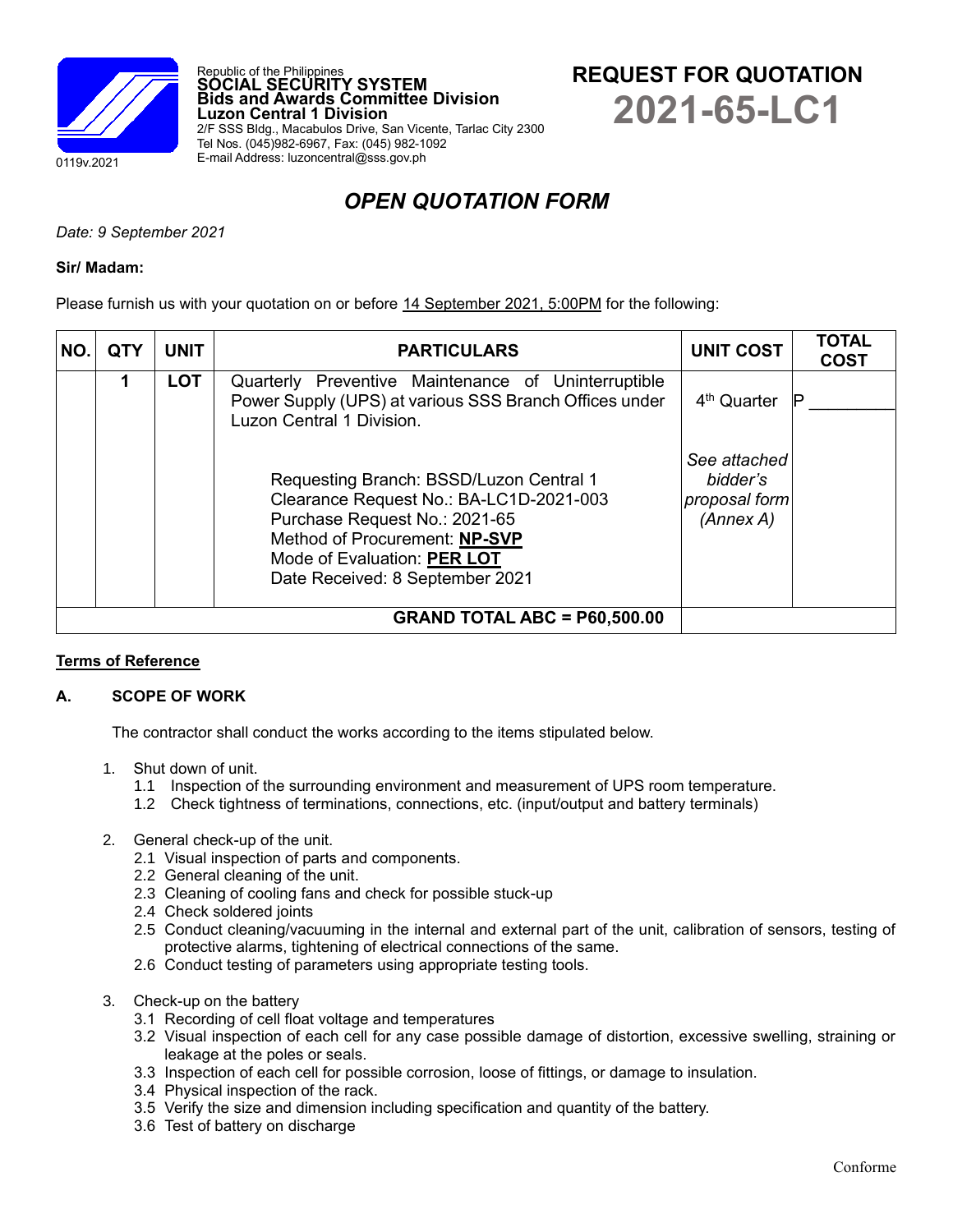- 3.7 Records test result and submit reports indicating the voltage, amperes, running time, charging voltage, battery voltage and other necessary/vital details.
- 4. Check-up on the battery charger/rectifier
	- 4.1 Calibration of the battery float and charge voltage
	- 4.2 Testing of battery charger capacitors
- 5. Check-up on inverter unit
	- 5.1 Measurement and recording of output voltage, output current and output frequency.
	- 5.2 Check on different parameters and calibration
	- 5.3 Resetting the relevant pre-adjustment when necessary.
- 6. Check status of inverter, rectifier, power factor circuit, main board and other components of the UPS using appropriate tools/equipment and testing device.
- 7. Performance test
	- 7.1 Simulation of power failure to test the system on battery mode.
	- 7.2 Test of communication link between the equipment and load to verify accuracy of the measured parameters.
- 8. Render technical advice and recommendations.
- 9. Testing and commissioning.

## **B. FREQUENCY/SCHEDULE OF PREVENTIVE MAINTENANCE**

- 1. The preventive maintenance will be conducted on a Quarterly basis.
- 2. Schedule of preventive maintenance will be done with in the first month of the applicable quarter or as need arises as per certification by BSSD.

# **C. REMEDIAL SERVICES**

For emergency calls due to unexpected and unintentional shutdown, malfunctioning or breakdown of the equipment, field engineers are available 24 hours a day, 7 days a week. Emergency call shall be attended to within the two (2) hours upon receipt of notice, either through phone (hotline), electronic communication or written letter, the service provider must address the problem by making a phone call to the concerned unit. Inspection/check-up of the unit shall be conducted and the service provider is required to submit a service report indicating technical recommendation and diagnosis within seventy two (72) hours after the call.

#### **D. MODE OF PAYMENT**

1. Quarterly; Progress Billing, upon submission of Sales Invoice and Service Reports

# **E. TECHNICAL REQUIREMENT OF THE SERVICE PROVIDER**

The service provider shall submit a list of qualified technical personnel nominated to conduct the preventive and remedial services supported with certificate of training in the operation, maintenance and repair of UPS.

#### **F. PENALTY**

Failure to comply the works within the specified schedule, a liquidated damage will be imposed against the service provider in the amount equivalent to 1/10 of 1% of the project cost per calendar days of delay.

#### **G. OTHERS**

- 1. **Provide pictures of the internal and external parts of the UPS unit before and after the conduct of Preventive Maintenance and submit to BSSD.**
- 2. All repairs to be conducted on the unit shall be reported first to BSSD.
- 3. The service provider shall submit to BSSD and branch concerned a service report indicating technical recommendations/advice for any action necessary to maintain and improve the reliability of the equipment.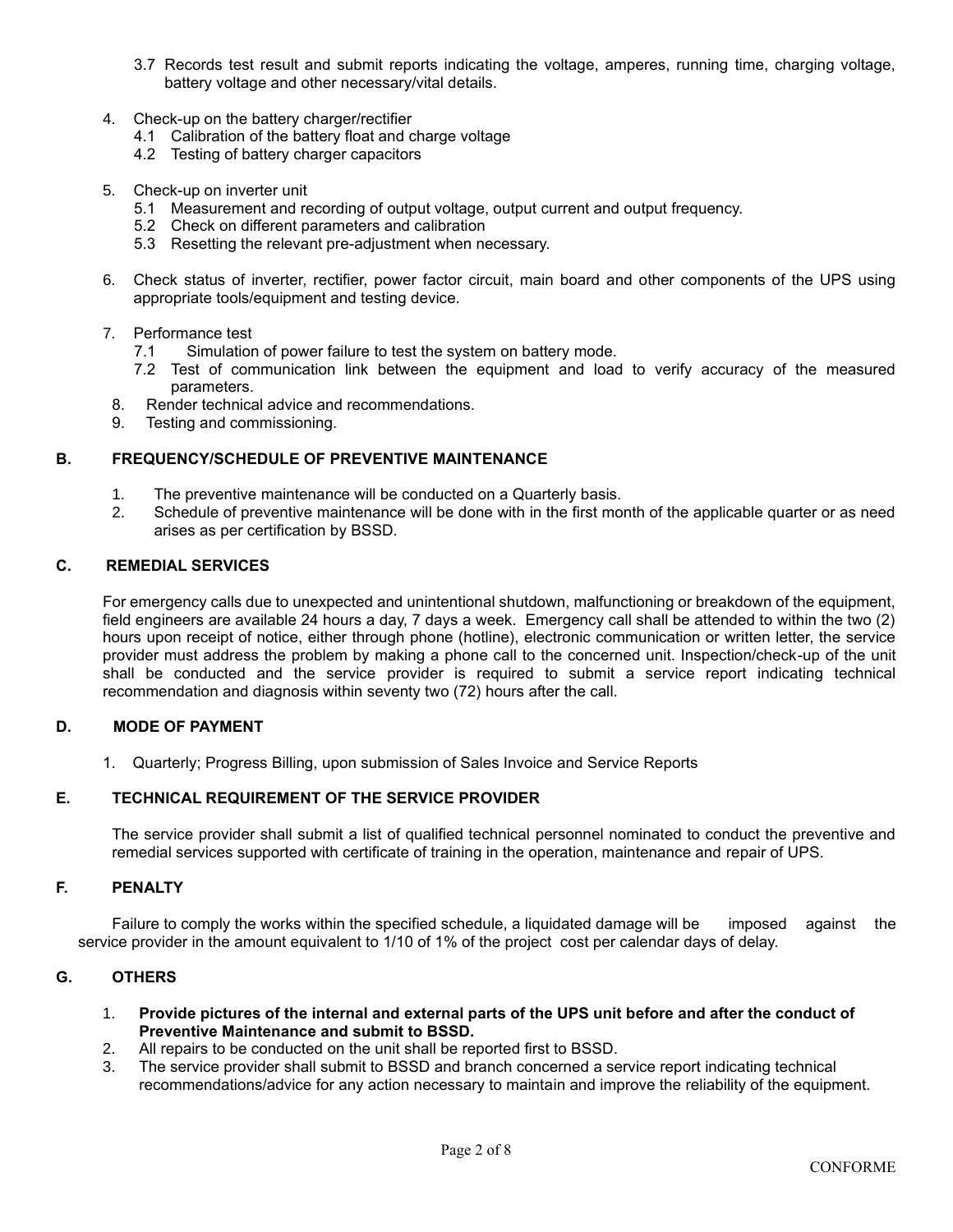| <b>SSS Branch</b> | <b>UPS Capacity</b> | <b>Delivery Address</b>                         |
|-------------------|---------------------|-------------------------------------------------|
| Alaminos          | 10 KVA, 1Ø          | AMA BUILDING MARCOS AVENUE, BARANGAY PALAMIS,   |
|                   |                     | ALAMINOS CITY, PANGASINAN 2404                  |
| Balanga           | 15 KVA, 3Ø          | G/F WONG CHUN KAR BUILDING, ROTARY AVENUE       |
|                   |                     | BARANGAY TENEJERO, BALANGA CITY, BATAAN 2100    |
| <b>Baler</b>      | 10 KVA, 1Ø          | 2/F NE MALL BALER, NATIONAL HIGHWAY,            |
|                   |                     | BRGY. SUKLAYIN, BALER, AURORA 3200              |
| Cabanatuan        | 15 KVA, 3Ø          | NE PACIFIC SHOPPING CENTER, KM. 111, MAHARLIKA  |
|                   |                     | HIGHWAY, CABANATUAN CITY, NUEVA ECIJA 3100      |
| Camiling          | 10 KVA, 1Ø          | JULIAN QUI BUILDING BONIFACIO STREET CAMILING   |
|                   |                     | TARLAC 2306                                     |
| Dagupan           | 20 KVA, 3Ø          | EAST GATE PLAZA, AB FERNANDEZ AVENUE,           |
|                   |                     | DAGUPAN CITY, PANGASINAN 2400                   |
| Iba               | 10 KVA, 1Ø          | ACM BUILDING 2, PALANGINAN,                     |
|                   |                     | IBA, ZAMBALES 2201                              |
| Mariveles-BEPZ    | 10 KVA, 1Ø          | BASEMENT AFAB ADMINISTRATION BUILDING,          |
|                   |                     | FREEPORT AREA OF BATAAN, MARIVELES, BATAAN 2105 |
| San Jose NE       | 10 KVA, 1Ø          | NE BODEGA BARANGAY ABAR 2ND SAN JOSE CITY       |
|                   |                     | NUEVA ECIJA 3121                                |
| Tarlac            | 20 KVA, 3Ø          | SSS BUILDING, MACABULOS DRIVE, BRGY. SAN        |
|                   |                     | VICENTE, TARLAC CITY, TARLAC 2300               |
| Urdaneta          | 10 KVA, 1Ø          | GOV'T CENTER, 3RD LEVEL, CB MALL, MACARTHUR     |
|                   |                     | HIGHWAY, URDANETA CITY, PANGASINAN 2428         |

## **Approved Budget Contract:** Php60,500.00 **Delivery Terms:** 15 Calendar Days from receipt of approved Job Order. Quarterly basis within the first month of the applicable quarter or as need arises as per certification by BSSD. **Payment Terms:** Supplier shall be paid in accordance to Government Terms and upon delivery of items/services and submission of billing documents **Price validity:** Three (3) months.

# NOTE/S:

- **1.) For canvass with an ABC of P100,000.00 and above,** the winning bidder is required to post a Performance/Warranty Security within Three (3) Calendar Days from receipt of Notice of Award equivalent to 5% Cash (Goods and Consulting Services) & 10% Cash (Infrastructure), Cashier's / Manager's Check, Bank Guarantee/Draft or 30% Surety Bond callable upon demand, of the contract price.
- **2.)** The supplier is required to indicate his PhilGEPS Registration Number on the request for quotation form.
- **3.)** The SSS shall withhold the applicable taxes from the amount payable in accordance with the BIR regulations.
- **4.)** Alternative offer is not allowed.
- **5.)** Award shall be on a "PER LOT" basis.
- **6.)** Price quotation should be made with extra care taking into account the specification, unit and quantity to avoid errors. The offeror binds himself to this quotation's TERMS & CONDITIONS.
- **7.)** This canvass shall only determine the supplier who has the lowest bid for the amount of the Purchase Order (PO) and the check/fund transfer payable to the winning bidder shall be based on actual cost and up to the extent of the approved budget only.
- **8.)** For further inquiries, kindly call Engr. Jacqueline P. Taruc, Building Administrator, Luzon Central 1 Division, Tarlac City, (045) 982-6967 or email at tarucjp@sss.gov.ph.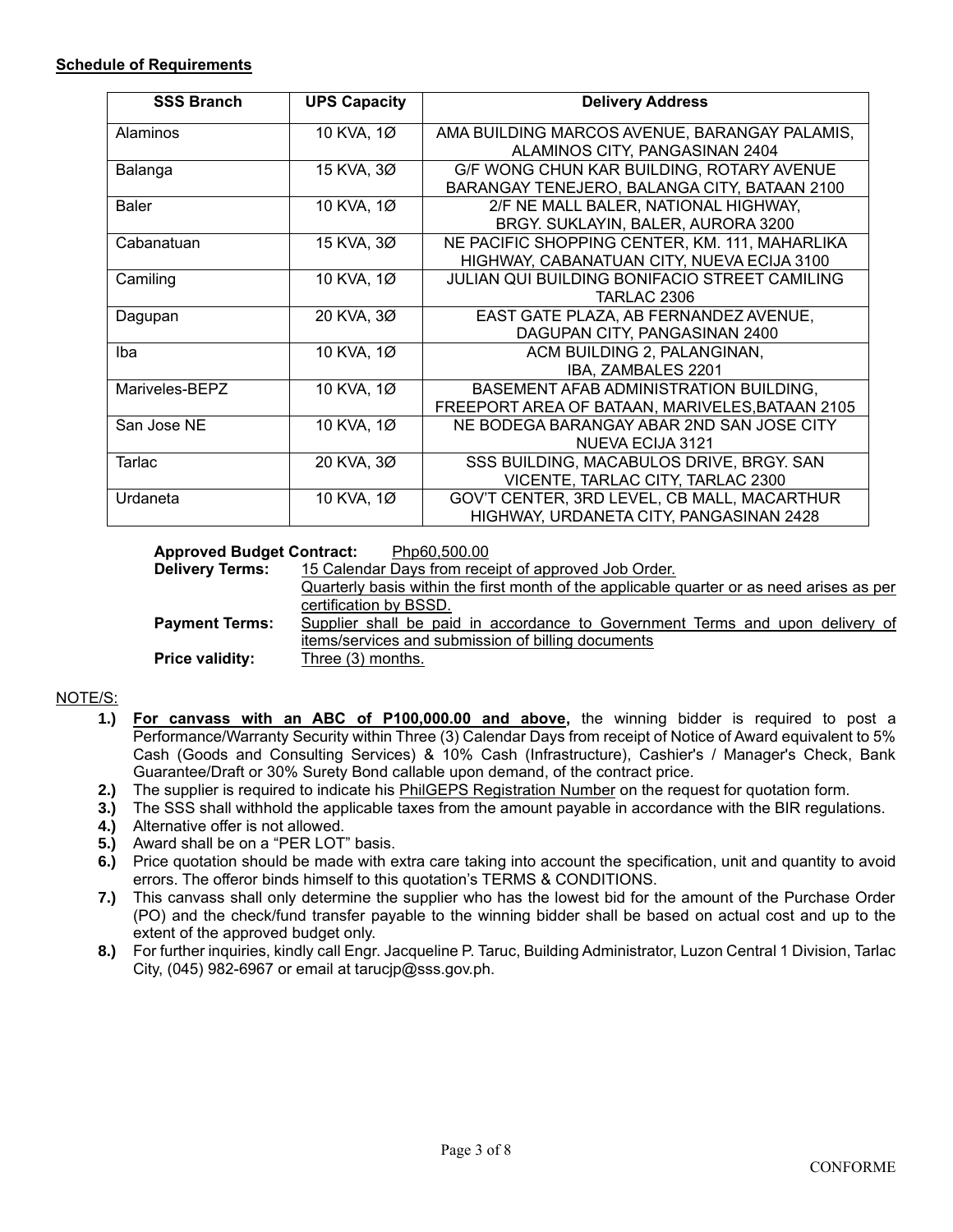# **General Conditions of the Contract**

- 1. The Supplier shall deliver the goods in accordance with the description and quantity specifications of theJob Order.
- 2. The Supplier shall deliver the goods within the period indicated in the Job Order. A penalty of 1/10 of 1% of the total amount of the items shall be imposed for every day of delay in delivery.
- 3. The Supplier shall deliver all Goods/Services through SSS Luzon Central 1 Division, SSS Bldg., Macabulos Drive, San Vicente, Tarlac City.
- 4. The Supplier warrants that the Goods/Services are designed and suited for the requirements of SSS.
- 5. The pricing of the Goods/Services shall be inclusive of Twelve Percent (12%) Value-Added Tax (VAT).
- 6. Supplier shall be paid in accordance to Government Terms and upon delivery of items/services and submission of billing documents.

### **Special Conditions of Contract**

1. CONFIDENTIALITY. Neither party shall, without the prior written consent of the other, disclose or make available to any person, make public, or use directly or indirectly, except for the performance and implementation of the works, any confidential information, acquired from an information holder in connection with the performance of this Contract, unless: (i) the information is known to the disclosing party, as evidenced by its written records, prior to obtaining the same from the information holder and is not otherwise subject to disclosure restrictions on the disclosing party, (ii) the information is disclosed to the disclosing party by a third party who did not receive the same, directly or indirectly, from an information holder, and who has no obligation of secrecy with respect thereto, or (iii) required to be disclosed by law.

The obligation of confidentiality by both parties, as provided herein, shall survive the termination of the contract.

- 2. MERGER AND CONSOLIDATION. In case of merger, consolidation or change of ownership of the Winning Bidder with other company, it is the responsibility of the surviving company/consolidated company/acquiring entity to inform SSS of the change in corporate structure/ownership. Failure to do so shall translate in such company assuming all liabilities of the acquired/merged company under the contract.
- 3. FORCE MAJEURE. Neither party shall be liable for any delay or failure to perform its obligations pursuant to the Contract if such delay is due to force majeure.

Force Majeure shall mean events beyond the control of and affecting either party which cannot be foreseen or if foreseeable cannot be either prevented nor avoided despite the exercise of due diligence.

4. NON-ASSIGNMENT. Neither party may assign the Contract in whole or in part without the consent of the other party.

The Winning Bidder shall not subcontract in whole or in part the project and deliverables subject of the Contract without the written consent of SSS.

- 5. WAIVER. Failure by either party to insist upon the other strict performance of any of the terms and conditions hereof shall not be deemed a relinquishment or waiver of any subsequent breach or default of the terms and conditions hereof, which can only be deemed made if expressed in writing and signed by its duly authorized representative. No such waiver shall be construed as modification of any of the provisions of the Agreement or as a waiver of any past or future default or breach hereof, except as expressly stated in such waiver.
- 6. CUMULATIVE REMEDIES. Any and all remedies granted to the parties under the applicable laws and the Contract shall be deemed cumulative and may therefore, at the sole option and discretion, be availed of by the aggrieved party simultaneously, successively, or independently.
- 7. NO EMPLOYER-EMPLOYEE RELATIONSHIP. It is expressly and manifestly understood and agreed upon that the employees of Winning Bidder assigned to perform the project are not employees of SSS. Neither is there an employer-employee relationship between SSS and Winning Bidder.

The Contract does not create an employer-employee relationship between SSS and the Winning Bidder including its personnel; that the services rendered by the personnel assigned by Winning Bidder to SSS in the performance of its obligation under the contract do not represent government service and will not be credited as such; that its personnel assigned to SSS are not entitled to benefits enjoyed by SSS' officials and employees such as Personal Economic Relief Allowance (PERA), Representation and Transportation Allowance (RATA), ACA, etc.; that these personnel are not related within the third degree of consanguinity or affinity to the contracting officer and appointing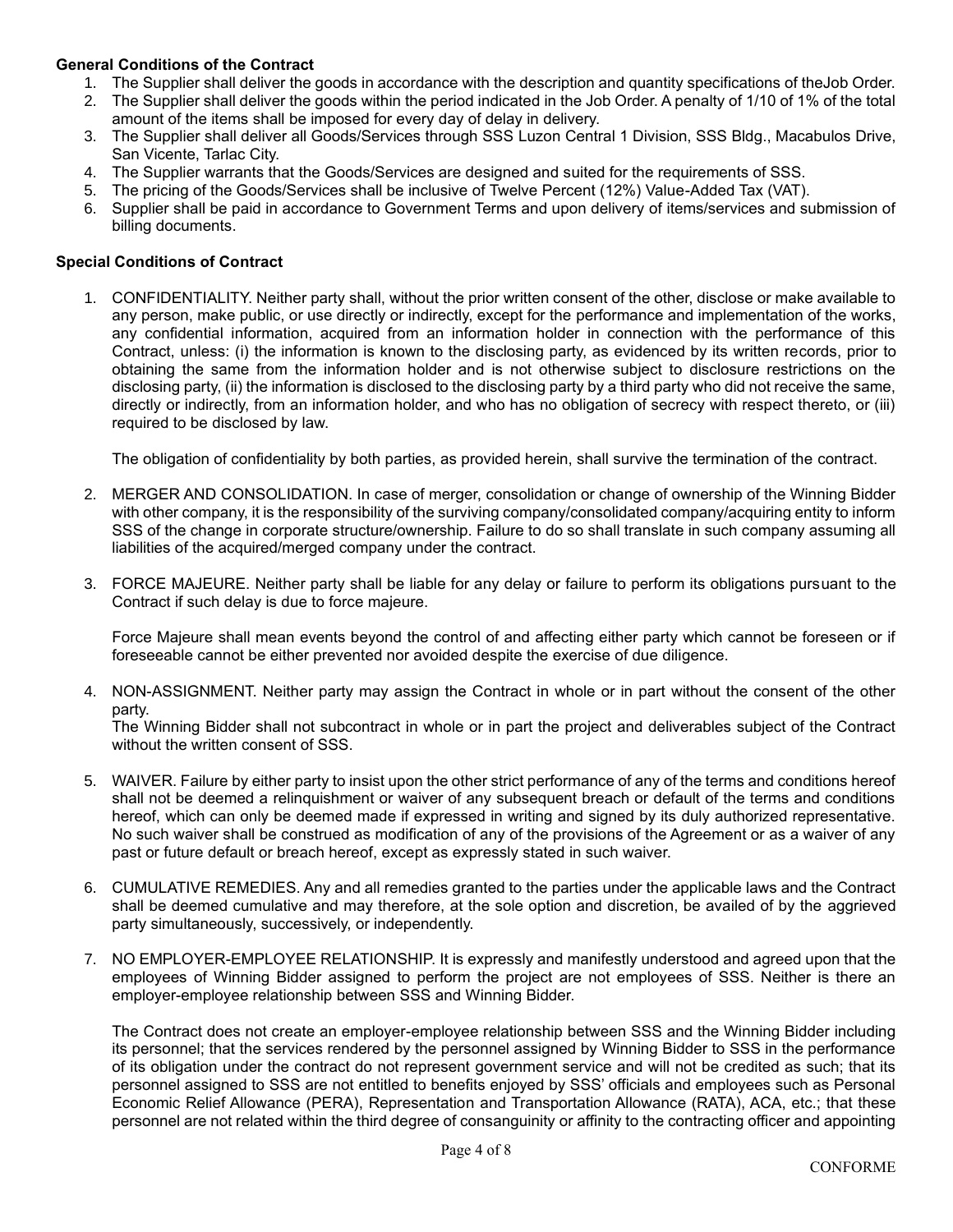authority of SSS; that they have not been previously dismissed from the government service by reason of an administrative case; that they have not reached the compulsory retirement age of sixty-five (65); and that they possess the education, experience and skills required to perform the job. The Winning Bidder hereby acknowledges that no authority has been given by SSS to hire any person as an employee of the latter. Any instruction given by SSS or any of its personnel to Winning Bidder's employees are to be construed merely as a measure taken by the former to ensure and enhance the quality of project performed hereunder. Winning Bidder shall, at all times, exercise supervision and control over its employees in the performance of its obligations under the contract.

- 8. PARTNERSHIP. Nothing in the contract shall constitute a partnership between the parties. No party or its agents or employees shall be deemed to be the agent, employee or representative of any other party.
- 9. COMPLIANCE WITH SS LAW. The Winning Bidder shall report all its employees to SSS for coverage and their contributions, as well as, all amortizations for salary/education/calamity and other SSS loans shall be updated.

Should Winning Bidder fail to comply with its obligations under the provisions of the SS Law and Employees' Compensation Act, SSS shall have the authority to deduct any unpaid SS and EC contributions, salary, educational, emergency and/or calamity loan amortizations, employer's liability for damages, including interests and penalties from Winning Bidder's receivables under this Agreement.

Further, prescription does not run against SSS for its failure to demand SS contributions or payments from Winning Bidder. Moreover, Winning Bidder shall forever hold in trust SS contributions or payments of its employees until the same is fully remitted to SSS.

- 10. COMPLIANCE WITH LABOR LAWS. The Winning Bidder, as employer of the personnel assigned to undertake the project, shall comply with all its obligations under existing laws and their implementing rules and regulations on the payment of minimum wage, overtime pay, and other labor-related benefits as well as remittances or payment of the appropriate amount or contributions/payment (SSS, EC, Pag-IBIG, PhilHealth and taxes) with concerned government agencies/offices. It is agreed further that prior to the release of any payment by SSS to Winning Bidder, its President, or its duly authorized representative, shall submit a sworn statement that all moneys due to all its employees assigned to the project as well as benefits by law and other related labor legislation have been paid by Winning Bidder and that he/she assumed full responsibility thereof.
- 11. COMPLIANCE WITH TAX LAWS. The Winning Bidder shall, in compliance with tax laws, pay the applicable taxes in full and on time and shall regularly present to SSS within the duration of the Contract, tax clearance from the Bureau of Internal Revenue (BIR) as well as copy of its income and business tax returns duly stamped by the BIR and duly validated with the tax payments made thereon. Failure by Winning Bidder to comply with the foregoing shall entitle SSS to suspend payment of the Contract Price.
- 12. SETTLEMENT OF DISPUTES. All actions and controversies that may arise from the Contract involving but not limited to demands for specific performance of the obligations as specified herein and/or in the interpretation of any provisions or clauses contained herein, shall, in the first instance, be settled within thirty (30) calendar days through amicable means, such as, but not limited to mutual discussion. Should the dispute remain unresolved by the end of the aforementioned period, the dispute shall be settled in accordance with applicable provisions of Republic Act No. 9285, otherwise known as the Alternative Dispute Resolution Act of 2004.
- 13. GOVERNING LAW. The contract shall be governed by and interpreted according to the laws of the Republic of the Philippines.
- 14. AMENDMENTS. The contract may be amended only in writing and executed by the parties or their duly authorized representatives.
- 15. SEPARABILITY. If any one or more of the provisions contained in the contract or any document executed in connection herewith shall be invalid, illegal or unenforceable in any respect under any applicable law, then: the validity, legality and enforceability of the remaining provisions contained herein or therein shall not in any way be affected or impaired and shall remain in full force and effect; and (ii) the invalid, illegal or unenforceable provision shall be replaced by the parties immediately with a term or provision that is valid, legal and enforceable and that comes closest to expressing the intention of such invalid illegal or unenforceable term of provision.
- 16. VENUE OF ACTION. Any suit or proceeding arising out of relating to the contract shall be instituted in the appropriate court in Quezon City, parties hereto waiving any other venue.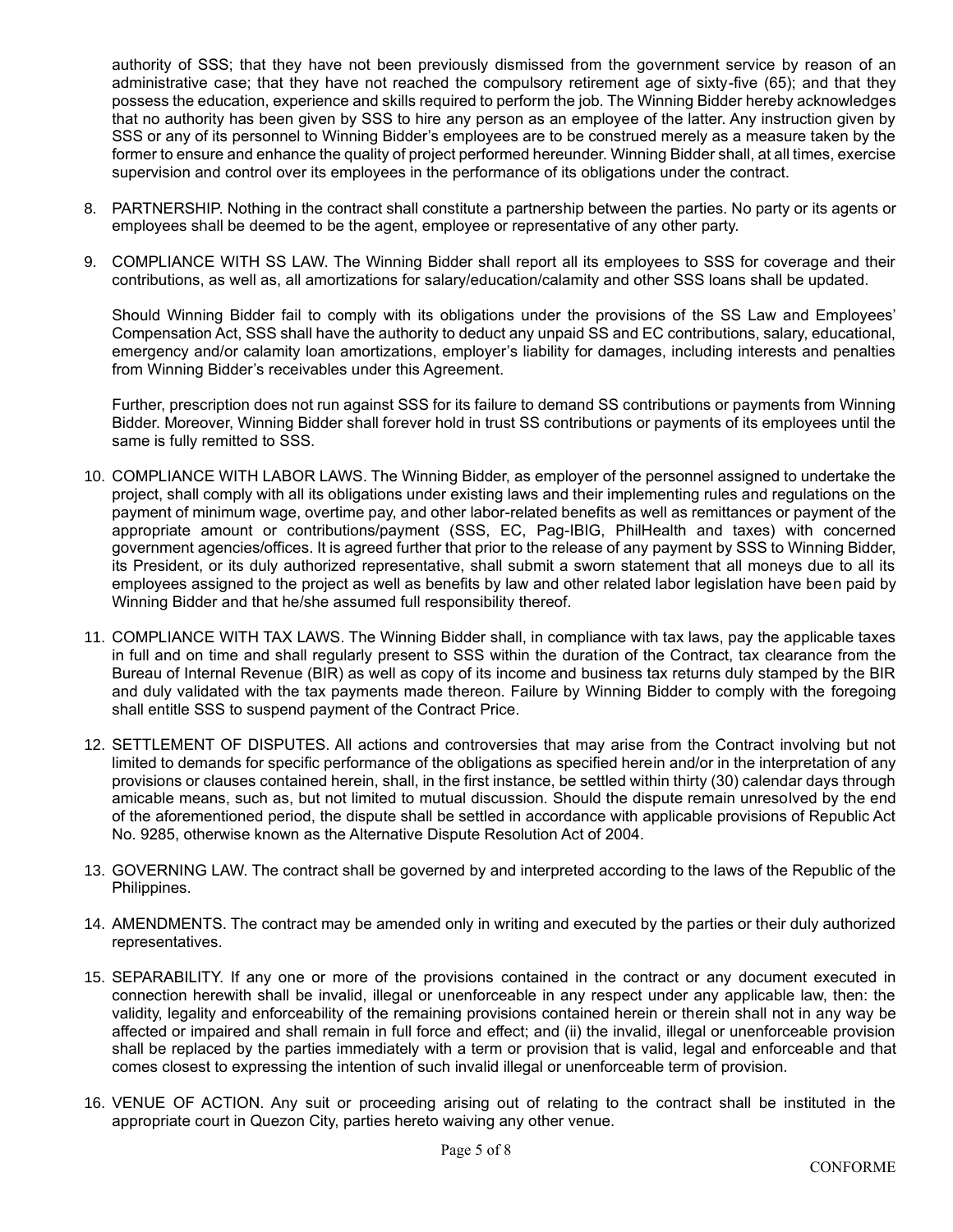- 17. BINDING EFFECT. The contract shall be binding upon the parties hereto, their assignee/s and successor/s-ininterest.
- 18. NON-PUBLICITY. No press release in oral, written or electronic form shall be issued covering this transaction without prior written approval of SSS. Inclusion in any reference lit shall also be undertaken only upon prior written approval of SSS.

*This is to certify that the price offer conforms to the specification of the project and that the above terms and conditions are understood and complied.*

| <b>Owner/Company Representative</b><br>(Signature over Printed Name)                         |                                                                        |
|----------------------------------------------------------------------------------------------|------------------------------------------------------------------------|
| Please indicate below your Business Name,<br>Address and Telephone Number and Date Received. | Very truly yours,                                                      |
| Your Business SSS No.:<br>PhilGEPS Registration No.:<br>TIN:                                 | PRIMITIVO D. VERANIA, JR.<br>Division BAC Chairperson, Luzon Central 1 |
| Date Received:                                                                               | Canvassed by:                                                          |
| (Business Name)                                                                              | Signature over printed name                                            |
|                                                                                              | Contact dotail of Canyaccory                                           |

(Address & Telephone No.)

**Contact detail of Canvasser:** Telephone Number: (045) 982-6967, 982-8600 Email Address: luzoncentral@sss.gov.ph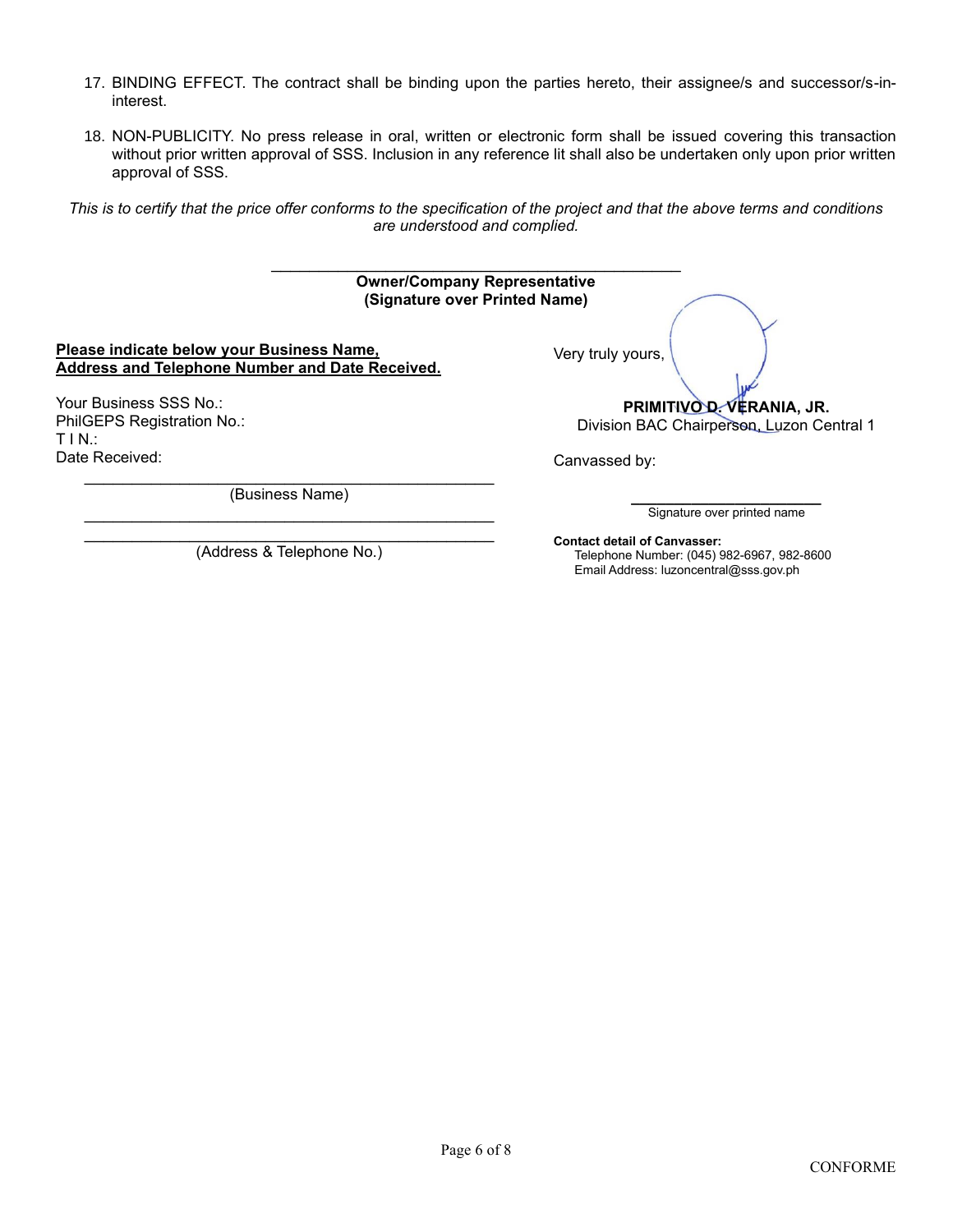# **ANNEX A**

- **PROJECT : PREVENTIVE MAINTENANCE SERVICES OF UNINTERRUPTIBLE POWER SUPPLY (UPS) FOR ONE (1 ) QUARTER AT VARIOUS SSS BRANCH OFFICES UNDER LUZON CENTRAL I DIVISION.**
- **SUBJECT : BIDDER'S PROPOSAL FORM**

| Item<br>No.    | <b>SSS Branches</b> | <b>UPS</b><br><b>Capacity</b> | 4 <sup>th</sup> Quarter |
|----------------|---------------------|-------------------------------|-------------------------|
| 1              | Alaminos            | 10 KVA, 1 Ø                   |                         |
| $\overline{2}$ | Balanga             | 15 KVA, 3 Ø                   |                         |
| 3              | <b>Baler</b>        | 10 KVA, 1 Ø                   |                         |
| 4              | Cabanatuan          | 15 KVA, 3 Ø                   |                         |
| 5              | Camiling            | 10 KVA, 1 Ø                   |                         |
| 6              | Dagupan             | 20 KVA, 3 Ø                   |                         |
| $\overline{7}$ | Iba                 | 10 KVA, 1 Ø                   |                         |
| 8              | <b>Mariveles</b>    | 10 KVA, 1 Ø                   |                         |
| 9              | San Jose, N.E.      | 10 KVA, 1 Ø                   |                         |
| 10             | Tarlac              | 20 KVA, 3 Ø                   |                         |
| 11             | Urdaneta            | 10 KVA, 1 Ø                   |                         |
|                |                     | Bid Cost = $\mathbb P$        |                         |

Remarks: Please provide your quotation in every pay item

Note: The SSS shall withhold the VAT from the amount payable to these suppliers in accordance with the BIR rules and regulations.

Warranty Period: Price Term: Delivery Term: Price validity**:** Three (3) months

> Owner/Company Representative (Signature Over Printed Name)

**Please indicate below your Business Name, Address and Telephone Number and Date Received.**

 $\mathcal{L}_\text{max}$  , and the set of the set of the set of the set of the set of the set of the set of the set of the set of the set of the set of the set of the set of the set of the set of the set of the set of the set of the

Your Business SSS No.: PhilGEPS Registration No.:  $T IN.$ : Date Received:

> \_\_\_\_\_\_\_\_\_\_\_\_\_\_\_\_\_\_\_\_\_\_\_\_\_\_\_\_\_\_\_\_\_\_\_\_\_\_\_\_\_\_\_ (Business Name) \_\_\_\_\_\_\_\_\_\_\_\_\_\_\_\_\_\_\_\_\_\_\_\_\_\_\_\_\_\_\_\_\_\_\_\_\_\_\_\_\_\_\_

> \_\_\_\_\_\_\_\_\_\_\_\_\_\_\_\_\_\_\_\_\_\_\_\_\_\_\_\_\_\_\_\_\_\_\_\_\_\_\_\_\_\_\_ (Address & Telephone No.)